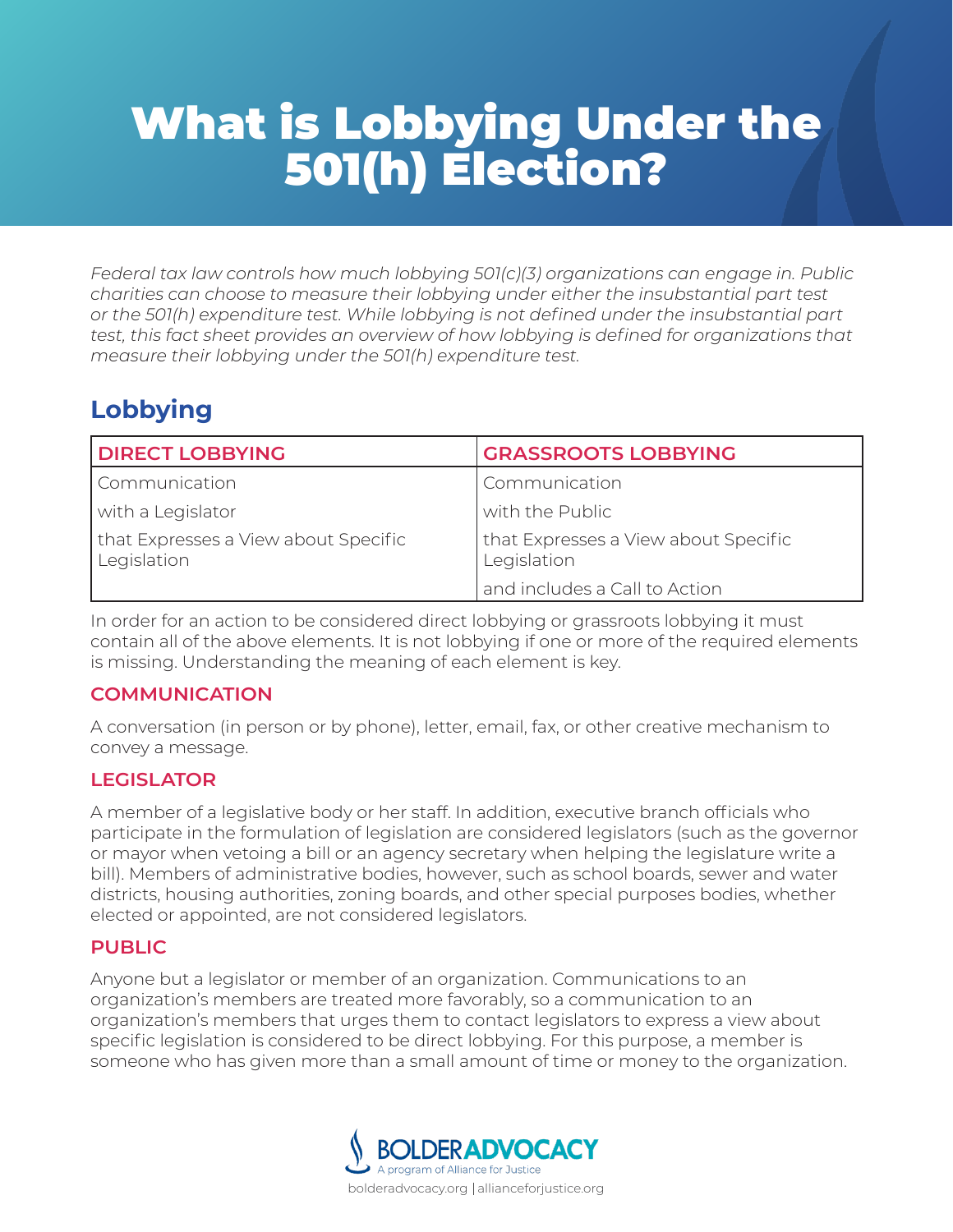# **EXPRESSES A VIEW ABOUT SPECIFIC LEGISLATION**

A bill or resolution that has been introduced in a legislative body or a specific proposal to solve a problem. Specific legislation includes budget appropriations and taxes, and attempts to influence the confirmation of judicial and executive branch nominees. A proposal may qualify as specific legislation even if it has not yet Direct Lobbying Communication with a Legislator that Expresses a View about Specific Legislation Grassroots Lobbying Communication with the Public that Expresses a View about Specific Legislation and includes a Call to Action 2 been introduced, been written down, or even fully fleshed out. Specific legislation does not include rulemakings / promulgation of regulations, executive orders, litigation, or attempts to enforce existing laws.

# **CALL TO ACTION**

A specific means of encouraging the communication's recipient to take lobbying action. A call to action must comprise one of the following actions: 1) tell the recipient to contact a legislator; 2) provide information on how the recipient can contact his legislator, such as providing the phone number or address; 3) provide a mechanism for enabling the recipient to contact his legislator, such as a postcard, petition, or email form; or 4) identify a legislator who will vote on the legislation as being opposed to or undecided about the organization's view on the legislation, a member of a legislative committee who will vote on the legislation, or the recipient's legislator.

# **BALLOT MEASURE ACTIVITY IS CONSIDERED DIRECT LOBBYING**

Although ballot measures, such as referenda, bond measures, and ballot initiatives, are determined at the voting booth, efforts for or against them are considered direct lobbying, not impermissible electoral activity. Efforts aimed at convincing the public to support or oppose ballot measures are direct lobbying since the voting public serves as the legislature.

# **Not Lobbying**

There are four principal exceptions to these definitions. Any communication that meets one of these exceptions does not count as lobbying:

#### **NONPARTISAN ANALYSIS, STUDY OR RESEARCH THAT PRESENTS ALL SIDES OF AN ISSUE**

The communication must provide a full and fair exposition of the underlying facts and it must be made available to the general public, a segment of the general public, or to governmental bodies or employees. The document should provide enough information to allow readers to draw their own conclusions about the issue, even if the report itself contains a specific conclusion. For example, an organization might write a paper discussing the need for access to healthcare by low-income children, which might conclude with a recommendation for increased funding for state child health insurance.

#### **RESPONSES TO WRITTEN REQUESTS FOR ASSISTANCE FROM COMMITTEES OR OTHER LEGISLATIVE BODIES**

The communication must be in response to a written request by a legislative body, committee, or subcommittee (not an individual legislator), and it must be made available to all members of the requesting body. As an example, the executive director of a public